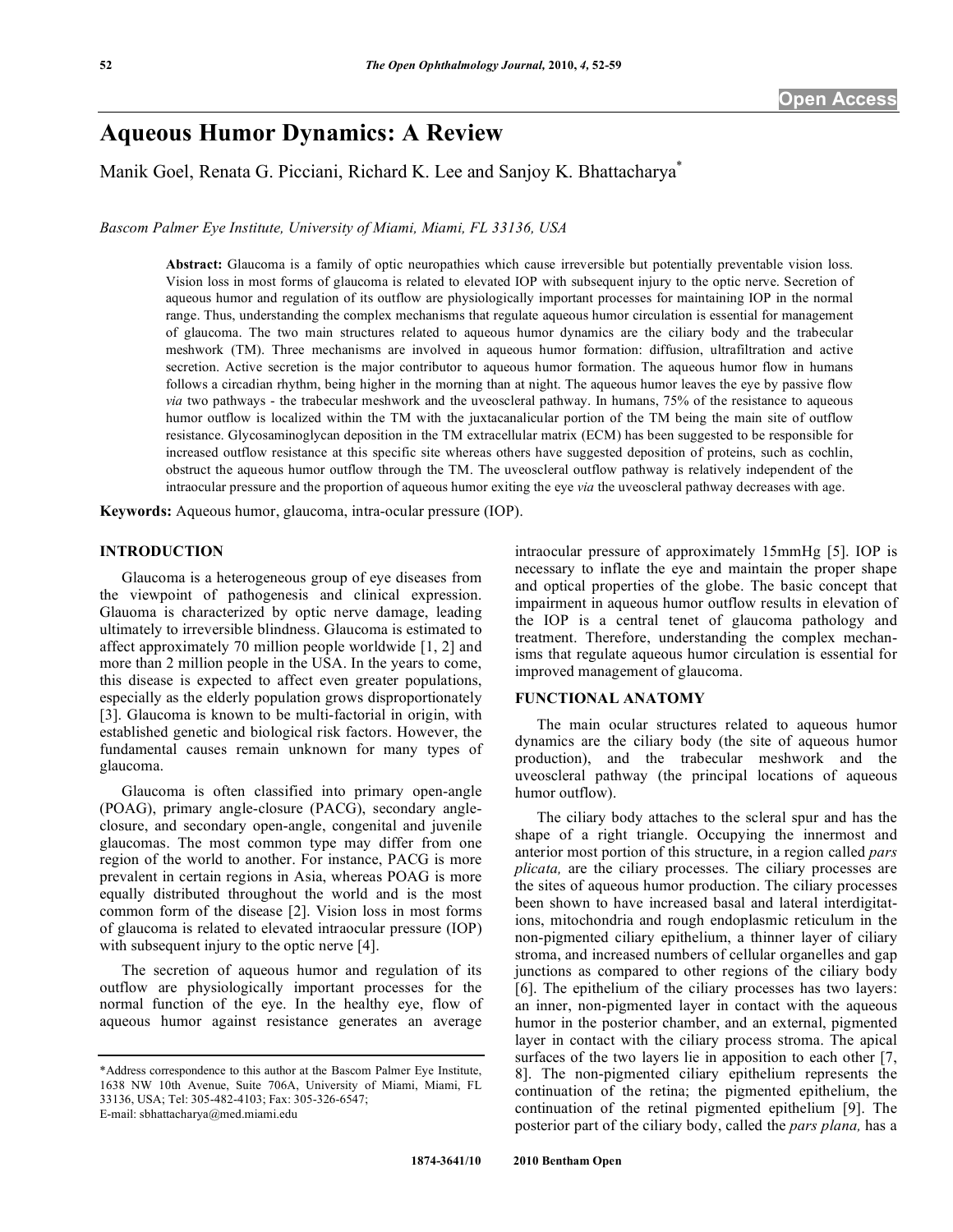flatter inner surface and joins the choroid at the *ora serrata.* Both sympathetic and parasympathetic nerves supply the ciliary body. Parasympathetic fibers come from the Edinger-Westphal nucleus [10] and pterygopalatine ganglion [11]. Sympathetic fibers originate from the cervical superior ganglion and from the carotid plexus [10], and sensory fibers originate from the trigeminal ganglion by way of the ophthalmic nerve.

 The limbus is a transitional zone between the cornea and the sclera. On its inner surface is an identation, the scleral sulcus, which has a sharp posterior margin, the scleral spur and an inclined anterior border that extends to the peripheral cornea [12, 13].

 The trabecular meshwork is the structure that overpasses the scleral sulcus and converts it into a circular channel, called Schlemm's canal. The TM is a triangular, porous structure, in cross section, that consists of connective tissue surrounded by endothelium. TM can be divided in three components: uveal meshwork, corneoscleral meshwork and juxtacanalicular meshwork [14]. Sympathetic innervation of the TM originates from the superior sympathetic ganglion. Parasympathetic innervation derives from the ciliary ganglion. Sensory nerves originate from the trigeminal ganglion [15].

 The uveal meshwork forms the lateral border of the anterior chamber, extending from the iris root and ciliary body to the peripheral cornea. The uveal meshwork consists of bands of connective tissue, with irregular openings that measure between 25 to 75 $\mu$ m [16].

 The corneoscleral meshwork extends from the scleral spur to the anterior wall of the scleral sulcus and is the most extensive portion of the TM. It is composed of perforated sheets that become progressively smaller nearing Schlemm's canal (Flocks 1956). The corneoscleral meshwork is organized into four concentric layers, viz. from within outwards connective tissue with collagen fiber layer, elastic fiber layer, "glass membrane" layer (delicate filaments embedded in ground substance) and endothelial layer [17- 19].

 The outermost part of the trabecular meshwork, composed of a layer of connective tissue lined on either side by endothelium, is called the juxtacanalicular meshwork [20]. The central connective tissue layer has variable thickness and is non-fenestrated and the outer endothelial layer comprises the inner wall of Schlemm's canal [18, 20].

 Schlemm's canal (SC) is comprised of endothelial cells surrounded by connective tissue like a vein. SC possesses internal collector channels and is connected to episcleral and conjunctival veins through the external collector channels, the intrascleral venous plexus, the deep scleral plexus and the aqueous veins [13, 15] (Fig. **1**).

# **AQUEOUS HUMOR - DEFINITION AND OVERVIEW**

 Aqueous humor is a clear fluid that fills and helps form the anterior and posterior chambers of the eye. The lens and cornea must remain clear to allow light transmission, and therefore cannot be invested within a vasculature. The aqueous humor is analogous to a blood surrogate for these avascular structures and provides nutrition, removes excretory products from metabolism, transports neurotransmitters, stabilizes the ocular structure and contributes to the regulation of the homeostasis of these ocular tissues. Aqueous humor also permits inflammatory cells and mediators to circulate in the eye in pathological conditions, as well as drugs to be distributed to different ocular structures [21].

**Fig. (1).** Schematic diagram illustrating the trabecular meshwork conventional outflow pathway. Aqueous humor is produced by the ciliary body and it flows (dashed line shown with arrowheads) from the posterior chamber through the pupil into the anterior chamber. From there it flows out through the trabecular meshwork into the Schlemm's canal and subsequently absorbed into the episcleral veins *via* the collector channels.

 Aqueous humor provides a transparent and colorless medium between the cornea and the lens and constitutes an important component of the eye's optical system. Aqueous humor is secreted by the ciliary epithelium lining the ciliary processes and enters the posterior chamber. Initially, to reach the posterior chamber, the various constituents of aqueous humor must traverse the three tissue components of the ciliary processes - the capillary wall, stroma, and epithelial bilayer. The principal barrier to transport across these tissues is the cell membrane and related junctional complexes of the non-pigmented epithelial layer [22]. Circulating aqueous humor flows around the lens and through the pupil into the anterior chamber. Within the anterior chamber, a temperature gradient creates a convective flow pattern, which is downward close to the cornea where the temperature is cooler, and upward near the lens where the temperature is warmer [23].

 The aqueous humor leaves the eye by passive flow *via* two pathways at the anterior chamber angle, anatomically located at the limbus. The conventional pathway consists of aqueous humor passing through the trabecular meshwork, across the inner wall of Schlemm's canal, into its lumen, and into draining collector channels, aqueous veins and episcleral veins [24, 25]. The non-conventional route is composed of the uveal meshwork and anterior face of the ciliary muscle. The aqueous humor enters the connective tissue between the muscle bundles, through the suprachoroidal space, and out through the sclera [26, 27].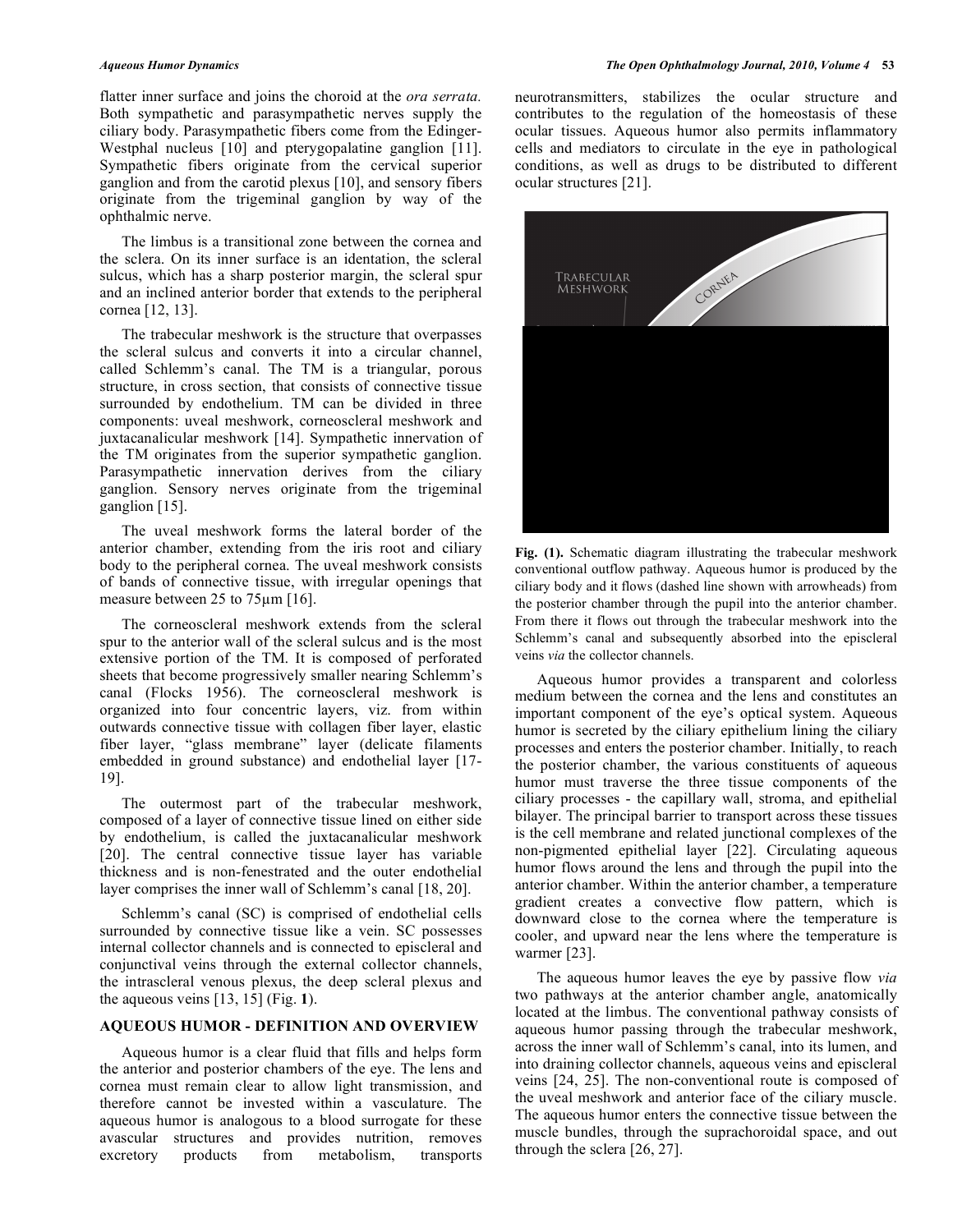#### **54** *The Open Ophthalmology Journal, 2010, Volume 4 Goel et al.*

 Equilibrium exists between the production and drainage of aqueous humor. Disruption of aqueous outflow, usually through the conventional pathway, results in elevation of IOP, which is a major risk factor in the pathogenesis of glaucoma [28].

# **AQUEOUS HUMOR – FORMATION AND COMPO-SITION**

 Three mechanisms are involved in aqueous humor formation: diffusion, ultrafiltration and active secretion [5]. The first two processes are passive and do not entail active cellular participation.

 Diffusion occurs when solutes, especially lipid soluble substances, are transported through the lipid portions of the membrane of the tissues between the capillaries and the posterior chamber, proportional to a concentration gradient across the membrane [29].

 Ultrafiltration is the flow of water and water-soluble substances, limited by size and charge, across fenestrated ciliary capillary endothelia into the ciliary stroma, in response to an osmotic gradient or hydrostatic pressure [29].

 Diffusion and ultrafiltration are responsible for the accumulation of plasma ultrafitrate in the stroma, behind tight junctions of the non-pigmented epithelium, from which the posterior chamber aqueous humor is derived [30, 31].

 Active secretion is thought to be the major contributor to aqueous formation, responsible for approximately 80% to 90% of the total aqueous humor formation [32, 33]. The main site for active transport is believed to be the nonpigmented epithelial cells. Active transport takes place through selective trans-cellular movement of anions, cations, and other molecules across a concentration gradient in blood-aqueous barrier. This is mediated by protein transporters distributed in the cellular membrane. Aquaporins (AQPs) are molecular water channels which aid with rapid bulk transport of fluid or transport of fluids against an insufficient osmotic pressure gap. Two AQP's, AQP1 and AQP4, have been shown to contribute to aqueous humor secretion [34]. The energy required for the transport is generated by hydrolysis of adenosine triphosphate (ATP) to adenosine diphosphate (ADP), which is activated by  $Na<sup>+</sup>$ and  $K^+(66)$  mediated by  $Na^+K^+$ -ATPase, an enzyme located in both the non-pigmented and pigmented ciliary epithelia [35].  $Na^+ - K^+ - ATP$  ase can be inhibited by many different molecules, including cardiac glycosides, dinitrophenol [36], vanadate [37], and possibly acetazolamide through pH changes  $[38]$ . Thus,  $Na^+ - K^+ - ATP$  as is of particular interest in pharmacological studies of aqueous humor dynamics.

 Another enzyme, carbonic anhydrase, found in the nonpigmented and pigmented ciliary epithelia [39], mediates the transport of bicarbonate across the ciliary epithelium by the reversible hydration of  $CO<sub>2</sub>$  to form  $HCO<sub>3</sub>$  and protons through the following reaction:  $CO_2 + H_2O$   $\rightarrow H_2CO_3$  $HCO<sub>3</sub><sup>-</sup> + H<sup>+</sup>$  [40]. Bicarbonate formation influences fluid transport by affecting  $Na^+$ , possibly by regulating the pH for optimal active ion transport [38].

 The movement of electrolytes across the ciliary epithelium is regulated by electrochemical gradients and, although there is a net direction of secretion across the

epithelium [32], hydrostatic and oncotic forces favor resorption of aqueous humor [41]. Chloride ion is the major anion transported across the epithelium through Cl<sup>-</sup> channels [35]. Other molecules are also actively transported, including ascorbic acid, which is secreted against a concentration gradient by sodium-dependent vitamin C transporter 2 (SVCT2) [42] and certain amino acids, which are secreted by at least three different solute carriers [43]. Active transport produces an osmotic gradient across the ciliary epithelium, which promotes the movement of other plasma constituents by ultrafiltration and diffusion [44].

 The rate of aqueous humor turnover is estimated to be 1.0% to 1.5% of the anterior chamber volume per minute [32], which is  $2.4 \pm 0.6 \mu l/min$  (mean  $\pm$  SD, daytime measurements in adults aged 20–83 years) [45]. Using fluorophotometry, diurnal variations were observed in aqueous humor turnover rates, reflecting a pattern known as the circadian rhythm of aqueous humor flow in humans. Aqueous humor flow is higher in the morning than at night. Aqueous humor flow is normally about 3.0μl/min in the morning, 2.4μl/min in the afternoon, and drops to 1.5μl/min at night [45]. The mechanism that controls this biologic rhythm is poorly understood. Circulating epinephrine available to the ciliary epithelia may be a major driving force [46]. The effect of timolol, epinephrine and acetazolamide on the rate of aqueous humor flow through the anterior chamber has been studied. Epinephrine increased the rate of aqueous flow in sleeping subjects to a greater extent than it did in awake subjects. Timolol reduced the rate in awake individuals, but not in sleeping ones and acetazolamide reduced the rate of flow in both awake and epinephrinestimulated subjects [47]. Norepinephrine has also been shown to stimulate aqueous flow, but not as effectively as epinephrine [46]. Another hypothesis supporting epinephrine influence on circadian rhythm could be a ciliary production of this hormone. However, epinephrine concentration in human aqueous humor appears to be very low, ranging from 0 to 0.1 ng/ml [48]. Moreover, in patients with surgical adrenalectomy or Horner syndrome (reduced or absent sympathetic innervation on one side), the circadian flow pattern was observed to be normal [49, 50]. Other hormones, such as melatonin, hormones related to pregnancy, and antidiuretic hormones, do not appear to alter the normal circadian rhythm of the aqueous flow [46]

 Measuring the relative concentrations of substances in the aqueous humor and the plasma, as well as in the anterior and posterior chambers, separately make it possible to obtain information about the composition of the aqueous humor [51]. Aqueous humor composition depends not only on the nature of its production, but also on the metabolic interchanges that occur within various tissues throughout its intraocular route [52].

 The major components of the aqueous humor are organic and inorganic ions, carbohydrates, glutathione, urea, amino acids and proteins, oxygen, carbon dioxide and water. Aqueous humor is slightly hypertonic to plasma in a number of mammalian species [53-55], except from eyes of rhesus monkeys, in which no significant difference was observed [56]. When comparing anterior chamber and posterior chamber fluids separately, no differences were found in osmolarity, total concentration of dissolved substances or pH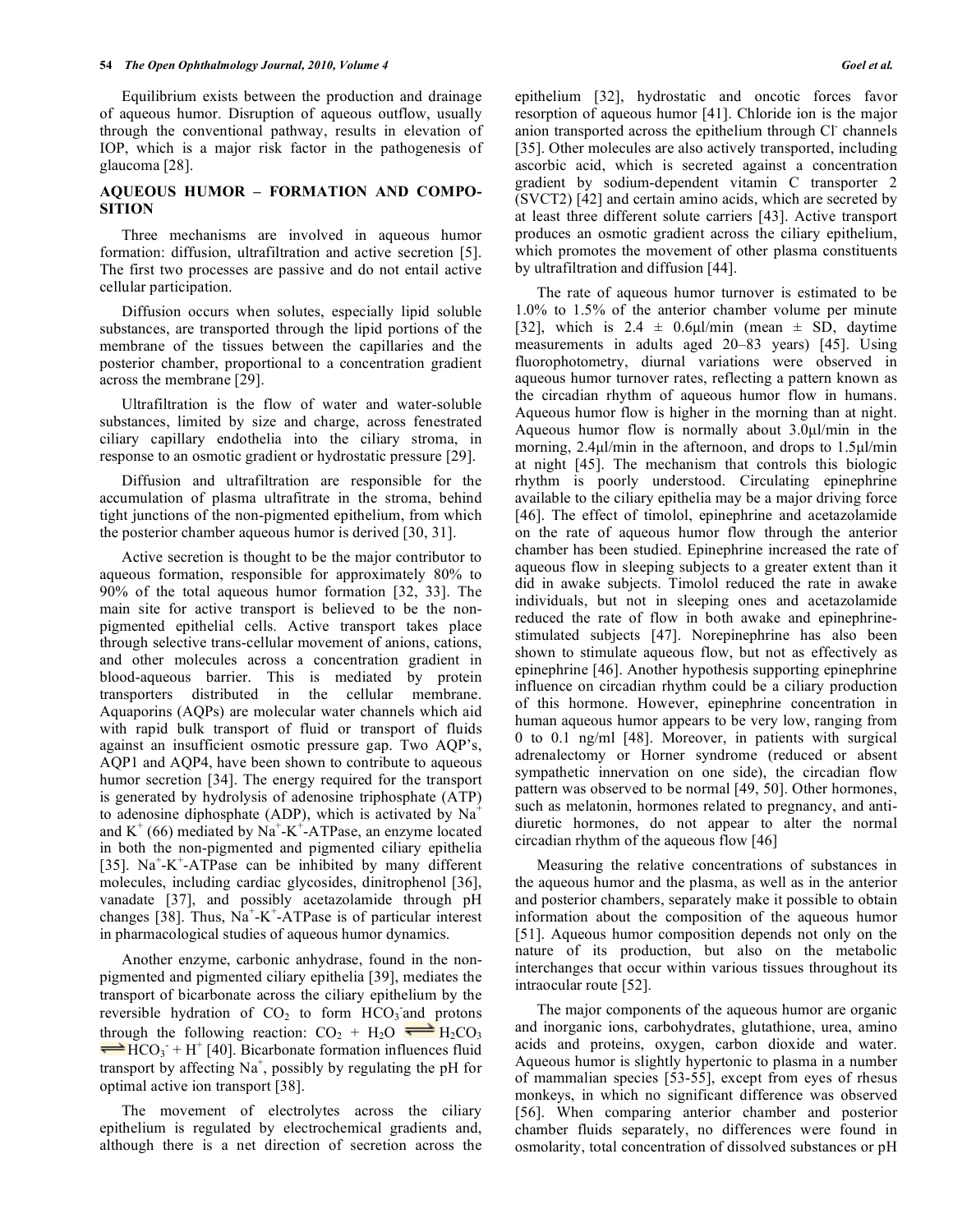[57]. Most studies have shown the  $Na<sup>+</sup>$  concentration in plasma and aqueous humor to be similar [57, 58]. The greatest differences in aqueous humor relative to plasma, are the concentrations of protein (200 times less) and ascorbate (20 to 50 times higher) [59]. The protein content of aqueous humor has both quantitative and qualitative differences compared to plasma. Most aqueous humor proteins are intrinsic glycoproteins of the vitreous, which are secretory products of the inner epithelial layer of the ciliary body [60]. Specific classes of immunoglobulins, such as IgG, were found to be in a higher concentration in the aqueous humor as compared to IgM and IgA levels [61, 62]. Relative concentrations of free amino acids vary, with ratios to plasma concentration ranging from 0.08 to 3.14, reinforcing the concept of active transport of amino acids [63]. Glucose and urea in the aqueous humor are approximately 80% of the plasma levels. Important anti-oxidant substances can also be found in the aqueous humor, such as glutathione (derived by diffusion from the blood) and ascorbate (which helps protect against light-induced oxidative damage) [32]. A number of molecules involved in the maintenance of the extracellular matrix, such as collagenase, have been identified in human aqueous humor, which may influence TM outflow resistance and, consequently, the IOP [64]. In addition, growth factors have been detected in the aqueous humor, as well as receptors for many of these factors on target tissues, including transferrin [65], transforming growth factors [66], endothelin-1 [67] and indoleamine 2,3-dioxygenase [68].

### **AQUEOUS HUMOR – OUTFLOW**

 As mentioned earlier, the aqueous humor exits the eye through both conventional and unconventional pathways. The physiology of these two routes differs in several important ways. For example, the outflow through the unconventional pathway is relatively independent of the intraocular pressure unlike the conventional pathway [69], their behavior in response to different pharmacological agents [70], also rate limiting step in unconventional pathway is flow through the ciliary muscle and in the conventional pathway it's the flow through the inner wall of schlemm's canal [71]. Regulation of the extracellular matrix (ECM) composition appears to influence aqueous humor outflow resistance in both the pathways [72].

 Another mechanism reported to influence aqueous humor outflow involves age-dependent changes. For instance, in the healthy aging human eye, a reduction in the production of aqueous humor is balanced by a reduction in its drainage through the uveoscleral outflow pathway, thereby leaving intraocular pressure relatively unchanged [73] (Fig. **2**).

 Fluid movement takes place down a pressure gradient from the TM into Schlemm's canal and through the inner wall of Schlemm's canal, following the conventional route, and appears to be a passive pressure-dependent transcellular mechanism, frequently associated with paracellular routes, such as giant vacuoles and pores acting as one-way valves [74]. These pores range in size from 0.1 to  $3\mu$ m in diameter, and are the main passageway not only for aqueous humor, but also for particulate materials, such as cells, ferritin and microspheres [75-77]. Changes in IOP bring about changes in the structure of the endothelium lining Schlemm's canal. Elevated IOP leads to an increase in the number and size of

these vacuoles, and *vice versa* [78, 79]. The inner wall of Schlemm's canal is a complex tissue that is poorly understood - there is still doubt if it influences outflow facility in normal or glaucomatous eyes, even though circumstantial evidence points in that direction [80].



**Fig. (2).** Schematic diagram illustrating the uveoscleral outflow pathway. Aqueous humor is produced by the ciliary body, in uveoscleral route, it flows from the posterior chamber through the pupil into the anterior chamber and then (shown by dashed lines and arrowheads) through the face of the ciliary body and iris root to the ciliary muscle and suprachoroidal space to either veins in the choroid and sclera or through scleral pores to episcleral tissue.

 After exiting Schlemm's canal, the aqueous humor enters the aqueous veins and, subsequently, mixes with blood in the episcleral veins, where the pressure is approximately 8–10 mmHg [81, 82], and the resistance of the conventional aqueous drainage tissues is approximately 3–4 mmHg/ $\mu$ l/min. This results in an average IOP of 15.5  $\pm$  2.6 mmHg (mean  $\pm$  SD) for the general population [83].

 In humans, 75% of the resistance to the aqueous humor outflow is localized to the TM, and 25% occurs beyond Schlemm's canal [84]. On this basis, trabeculotomy and trabeculectomy were proposed as surgical therapies for treatment of POAG [85]. The major site of resistance within the TM structure has not yet been well characterized, but direct pressure measurements [86, 87] and circumstantial evidence [80] indicate that it resides in the juxtacanalicular portion [88, 89].

 Some studies suggest that glycosaminoglycans, which constitute the fundamental substance of the ECM of the TM [90-92], are partly responsible for increased resistance to outflow. The osmotic forces exerted by glycosaminoglycans may induce hydration (edema) of the TM, which can cause obstruction of the trabecular structure [93]. Catabolic enzymes released from lysosomes depolymerize glycosaminoglycans and prevents this obstruction. This effect is also inhibited by corticosteroids, which prevent the release of the enzymes by stabilizing the lysosomal membranes and has been associated with a role in outflow obstruction and glaucoma pathogenesis [93, 94]. In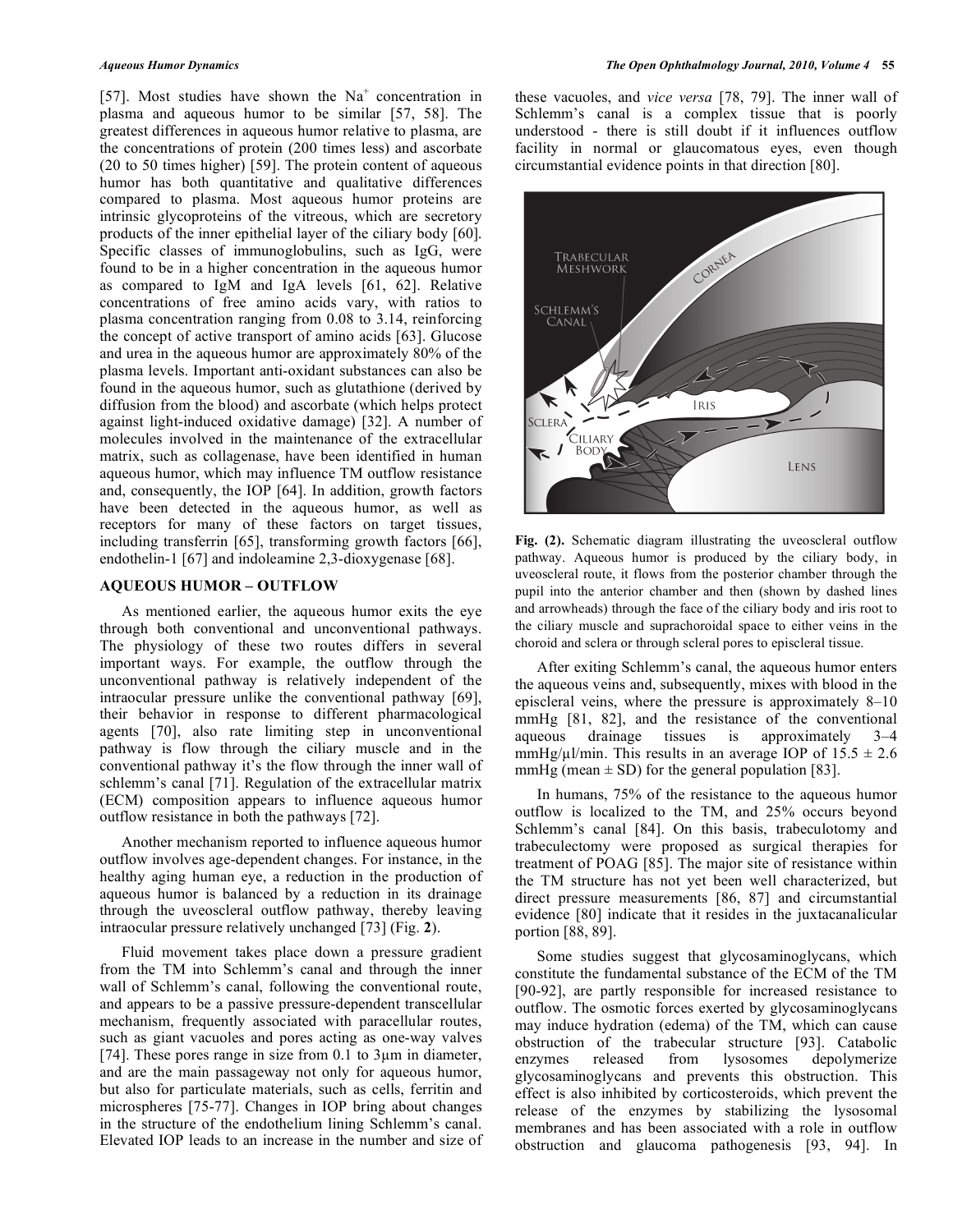glaucomatous eyes, an increase in the ECM thickness beneath the inner wall of Schlemm's canal and in the juxtacanalicular meshwork compared with age-matched healthy controls has been observed [95]. Other studies suggest that the interaction of ECM components with different proteins may induce formation of deposits that obstruct aqueous humor outflow through the TM. For instance, proteomic analyses have identified cochlin, a protein of incompletely understood function, in the glaucomatous TM but not in healthy controls. Functionally, cochlin undergoes multimerization induced by shear stress and other changes in the microenvironment. Cochlin, along with mucopolysaccharide deposits, have been found exclusively in glaucomatous TM [96, 97].

 The influence of the iris and ciliary muscle, two contractile structures innervated with cholinergic nerves, on the resistance to aqueous outflow has also been contemplated. The anterior tendons of the ciliary muscle insert into the outer portion of the corneoscleral meshwork and into the juxtacanalicular meshwork [98]. During contraction, the ciliary muscle moves in an anterior and inward direction, resulting in spreading of the TM and dilation of Schlemm's canal, thus decreasing outflow resistance. During relaxation, the opposite occurs, thereby increasing outflow resistance [99]. Studies in various animal species demonstrated that voluntary accommodation, electrical stimulation of the trigeminal nerve, and local or systemic administration of cholinergic agents decrease outflow resistance [100-104].

 Direct and indirect acting muscarinic cholinergic agonists have been used in the medical management of primary open angle glaucoma. Recent studies demonstrate the presence of at least two different subtypes of muscarinic receptors in the ciliary muscle and in the trabecular meshwork tissue or cell cultures from human eyes [105, 106]. In addition, cholinergic agonists, such as oxotremorine, induce the contraction of the ciliary muscle by binding selectively to receptors located in the longitudinal portion of the muscle, indicating that these agents may modulate the outflow facility independently from accommodation and miosis [105]. Ultrastructural and histochemical differences between the longitudinal (more relevant to outflow facility) and circular (more relevant to accommodation) portions of the ciliary muscle have been observed in monkey eyes. However, these differences in muscarinic receptor subtypes do not appear to play a role in dissociation of accommodative and outflow resistance responses [107, 108].

 Uveoscleral outflow was described by observing the exit of radioactive tracers into the anterior chamber of the cynomologous monkey eye [109]. Further characterization of this pathway derives mostly from animal experiments and from mathematical calculations of an expanded Goldmann equation (i.e.  $F = (P_i - P_e)$ ) X C+U where F is the rate of aqueous humor formation,  $P_i$  is the intraocular pressure,  $P_e$  is the episcleral venous pressure, C is the tonographic facility of outflow and U is the pressure insensitive parameter to symbolize uveoscleral outflow) [109]. This model has been utilized for many years and, in the opinion of many investigators, views the aqueous outflow as passive fluid movement down a pressure gradient [110, 111]. The main obstacles in the assessing more accurately aqueous outflow

values with the Goldman equation are: the pressure of the episcleral venous plexus into which aqueous humor flows, and that uveoscleral flow must be independent of the IOP for the equation to be relevant. Although the relationship established is acceptable, it is oversimplified, since this formula implies the recipient pressure for all pressuredependent outflows can be represented by a single episcleral vessel [69]. In monkeys, uveoscleral flow is not truly pressure-independent and the relationship between flow and IOP is not linear [70]. Ciliary muscle contraction greatly affects uveoscleral outflow [112], and prostaglandin  $F2\alpha$ greatly increases uveoscleral outflow by decreasing the flow resistance of the interstitial spaces in the ciliary muscle [113, 114].

 Some investigators consider uveoscleral outflow analogous to lymphatic drainage of tissue fluid in other organs, since the fluid may be drawn osmotically into the veins and may mix with tissue fluid from the ciliary muscle, ciliary processes and choroid [27]. In non-human primates, 40-50% of aqueous humor exits the eye by the uveoscleral route. In human eyes, most data has been collected by indirect calculations, with results suggesting a similar fraction, at least in eyes from younger individuals. An agedependent reduction in uveoscleral flow in human eyes may explain the initial difference seen between non-human primate and human eyes [71]. In eyes treated with atropine, uveoscleral flow accounts for 4 to 27% of the total outflow, but with pilocarpine it was only 0 to 3% [115].

 The biomechanics of aqueous humor flow within the anterior chamber also need to be considered. IOP is the loading force to which the outflow system normally responds. Evidence of tissue and cellular deformation in response to an IOP-induced load places TM resistance to IOP at the level of the endothelium of Schlemm's canal. Schlemm's canal endothelium attaches tightly to the TM by extending cytoplasmic processes into the juxtacanalicular space [78, 116, 117]. Well-characterized desmosomes, capable of sustaining cellular stress, are present between cell process attachments [118, 119]. The trabecular lamellae contain type I and III collagen, which provide structural support in tension, and elastin, and a recoverable response over large excursions. The organization and distribution of elastin in trabecular lamellae is similar to that found in tendons [120] and enables a mechanism for reversible deformation in response to cyclic hydrodynamic loading [78]. Progressive deformation of Schlem's canal juxtacanalicular cells and trabecular lamellae with increasing IOP occurs in concert with progressive enlargement of the juxtacanalicular space. This movement causes cellular elements and ECM material to become less compact and progressively reduce the ability of the juxtacanalicular space to participate as a resistance element [78, 119, 121]. However, as IOP increases, resistance to aqueous outflow also increases [122, 123]. This makes the juxtacanalicular region an unlikely source of hydraulic resistance [124].<br>Trabecular and vascular endothelial cells are Trabecular and vascular endothelial cells are mechanosensors [125] that direct vessel wall selforganization [125] in order to optimize wall and shear stress. Pressure and shear stress-mediated signals in endothelia initiate a series of responses at the cellular, molecular, and genetic levels, and induce both rapid responses and slow adaptive changes that regulate pressure and flow [125, 126].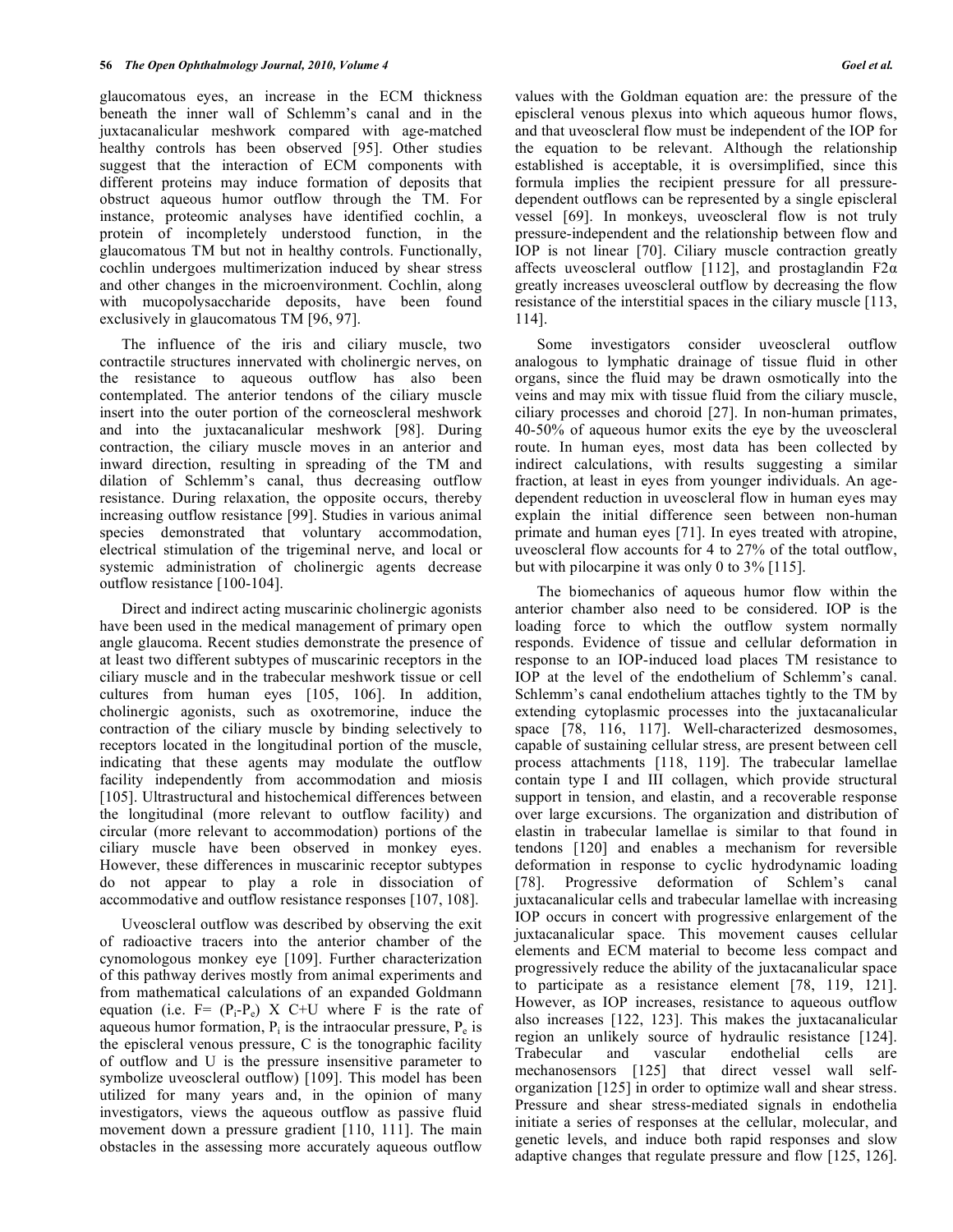These processes are not linear but are part of a highly complex interactive network [125] in which an alteration in any component requires a contemporaneous adjustment of numerous other components in an interactive fashion resulting in long-term homeostasis [127, 128].

 Current pharmacological therapies for lowering the intraocular pressure in glaucoma include increasing aqueous humor outflow and suppression of aqueous humor production. For example, aqueous humor production is reduced by both topical and systemic carbonic anhydrase inhibitors which decrease the production of aqueous humor by the epithelial cells of the ciliary body. Aqueous humor outflow is increased by prostaglandin agonists that increase outflow mainly through the uveoscleral pathway, possibly through the activation of matrix metalloproteinases, and also through the trabecular meshwork. Other glaucoma medications such as adrenergic agonists decrease outflow resistance through mechanisms that are not completely clear.

 Current surgical therapies also seek to lower the intraocular pressure by increasing aqueous outflow or decreasing aqueous humor production. For example, ciliary body ablative laser treatments such as cyclcophotocoagulation laser (either transcleral or endopscopic) seek to partially destroy the cililary body to decrease aqueous production. In contrast, laser trabeculoplasty modifies the trabecular meshwork (in a manner still not known) to decrease outflow resistance. Other surgeries such as trabeculectomy, glaucoma drainage implants, and glaucoma shunts (which penetrate the trabecular meshwork and cannulate Schlemm's canal or create a path through the scleral wall) bypass outflow resistance by shunting aqueous humor through or around the trabecular meshwork. Newer procedures such canaloplasty (which dilates Schlemm's canal) and other shunts which seek to open the uveoscleral pathway by creating a mini-cyclodialysis cleft all involve increasing outflow by opening existing aqueous drainage pathways or creating new pathways.

### **ACKNOWLEDGEMENTS**

 Some of the pertinent original work in our laboratories were supported by National Institutes of Health Grants R01 EY16112, K08 EY016775, and P30 EY014801; a career development award (SKB) and an unrestricted grant to the University of Miami from Research to Prevent Blindness. We thank Dr. Carol Toris for her helpful comments on a previous version of the manuscript.

### **REFERENCES**

- [1] Thylefors B, Negrel AD, Pararajasegaram R, Dadzie KY. Global data on blindness. Bull World Health Organ 1995; 73(1): 115-21.
- [2] Quigley HA. Number of people with glaucoma worldwide. Br J Ophthalmol 1996; 80(5): 389-93.
- [3] Friedman DS, Wolfs RC, O'Colmain BJ, *et al*. Prevalence of openangle glaucoma among adults in the United States. Arch Ophthalmol 2004; 122(4): 532-8.
- [4] Hollows FC, Graham PA. Intra-ocular pressure, glaucoma, and glaucoma suspects in a defined population. Br J Ophthalmol 1966; 50(10): 570-86.
- [5] Millar C, Kaufman PL. Aqueous humor: secretion and dynamics. In: Tasman W, Jaeger EA, Eds. Duane's foundations of clinical ophthalmology. Philadelphia: Lippincott-Raven 1995.
- [6] Hara K, Lutjen-Drecoll E, Prestele H, Rohen JW. Structural differences between regions of the ciliary body in primates. Invest Ophthalmol Vis Sci 1977; 16(10): 912-24.
- [7] Smelser GK. Electron microscopy of a typical epithelial cell and of the normal human ciliary process. Trans Am Acad Ophthalmol Otolaryngol 1966; 70(5): 738-54.
- [8] Tormey JM. The ciliary epithelium: an attempt to correlate structure and function. Trans Am Acad Ophthalmol Otolaryngol 1966; 70(5): 755-66.
- [9] Ozanics V, Jakobiec FA. Prenatal development of the eye and its adnexa. In: Duane TD, Jaeger EA, Eds. Biomedical foundations of ophthalmology. Philadelphia: Harper and Row 1982; p. 1-35.
- [10] Williams PL, Warwick R. The oculomotor nerve. In: Williams PL, Warwick R, Eds. Functional neuroanatomy of man. Edinburgh: Churchill Livingstone 1975; pp. 999-1000.
- [11] Ruskell GL. An ocular parasympathetic nerve pathway of facial nerve origin and its influence on intraocular pressure. Exp Eye Res 1970; 10(2): 319-30.
- [12] Thoft RA. The role of the limbus in ocular surface maintenance and repair. Acta Ophthalmol Suppl 1989; 192: 91-4.
- [13] Hogan MH, Alvarado JA, Weddell JE. The limbus. In: Hogan MH, Alvarado JA, Weddell JE, Eds. Histology of the human eye. Philadelphia: WB Saunders 1971.
- [14] Van Buskirk EM. Clinical Atlas of Glaucoma. Philadelphia: WB Saunders 1986.
- [15] Gong H, Tripathi RC, Tripathi BJ. Morphology of the aqueous outflow pathway. Microsc Res Tech 1996; 33(4): 336-67.
- [16] Flocks M. The anatomy of the trabecular meshwork as seen in tangential section. AMA Arch Ophthalmol 1956; 56(5): 708-18.
- [17] Ashton N, Brini A, Smith R. Anatomical studies of the trabecular meshwork of the normal human eye. Br J Ophthalmol 1956; 40(5): 257-82.
- [18] Fine BS. Structure of the trabecular meshwork and the canal of Schlemm. Trans Am Acad Ophthalmol Otolaryngol 1966; 70(5): 777-90.
- [19] Gong HY, Trinkaus-Randall V, Freddo TF. Ultrastructural immunocytochemical localization of elastin in normal human trabecular meshwork. Curr Eye Res 1989; 8(10): 1071-82.
- [20] Fine BS. Observations on the drainage angle in man and rhesus monkey: a concept of the pathogenesis of chronic simple glaucoma. a light and electron microscopic study. Invest Ophthalmol 1964; 3: 609-46.
- [21] Sires B. Orbital and ocular anatomy. In: Wright, Ed. Textbook of Ophthalmology. Baltimore, MD: Williams and Wilkins 1997.
- [22] Hogan MH, Alvarado JA, Weddell JE. Histology of the human eye. Philadelphia: WB Saunders 1971.
- [23] Heys JJ, Barocas VH. A boussinesq model of natural convection in the human eye and the formation of Krukenberg's spindle. Ann Biomed Eng 2002; 30(3): 392-401.
- [24] Goldmann H. Minute volume of the aqueous in the anterior chamber of the human eye in normal state and in primary glaucoma. Ophthalmologica 1950; 120(1-2): 19-21.
- 25] Ascher KW. Veins of the aqueous humor in glaucoma. Boll Ocul 1954; 33(3): 129-44.
- [26] Bill A, Hellsing K. Production and drainage of aqueous humor in the cynomolgus monkey (Macaca irus). Invest Ophthalmol 1965; 4(5): 920-6.
- [27] Johnson M, Erickson K. Mechanisms and routes of aqueous humor drainage. In: Albert DM, Jakobiec FA, Eds. Principles and practice of ophthalmology. Philadelphia: WB Saunders 2000.
- [28] Kass MA, Hart WM, Jr., Gordon M, Miller JP. Risk factors favoring the development of glaucomatous visual field loss in ocular hypertension. Surv Ophthalmol 1980; 25(3): 155-62.
- [29] Civan MM, Macknight AD. The ins and outs of aqueous humour secretion. Exp Eye Res 2004; 78(3): 625-31.
- [30] Smith RS, Rudt LA. Ultrastructural studies of the blood-aqueous barrier. 2. The barrier to horseradish peroxidase in primates. Am J Ophthalmol 1973; 76(6): 937-47.
- [31] Uusitalo R, Palkama A, Stjernschantz J. An electron microscopical study of the blood-aqueous barrier in the ciliary body and iris of the rabbit. Exp Eye Res 1973; 17(1): 49-63.
- [32] Gabelt BT, Kaufman PL. Aqueous humor hydrodynamics. In: Hart WM, Ed. Adler's Physiology of the Eye,  $9<sup>th</sup>$  ed. St. Louis, MO: Mosby; 2003.
- [33] Mark HH. Aqueous humor dynamics in historical perspective. Surv Ophthalmol 2009; 55(1): 89-100.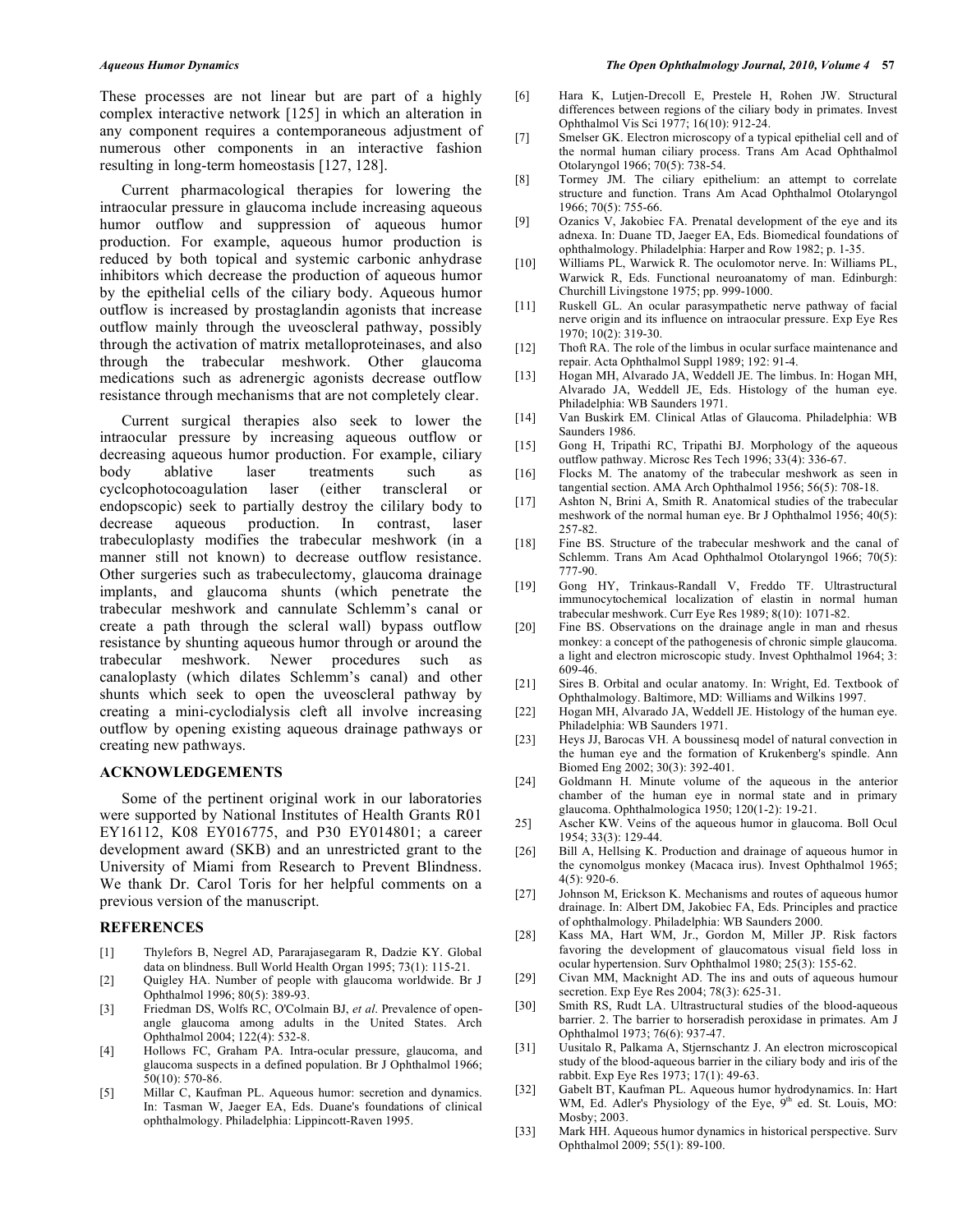#### **58** *The Open Ophthalmology Journal, 2010, Volume 4 Goel et al. Goel et al. Goel et al. Goel et al. Goel et al.*

- [34] Yamaguchi Y, Watanabe T, Hirakata A, Hida T. Localization and ontogeny of aquaporin-1 and -4 expression in iris and ciliary epithelial cells in rats. Cell Tissue Res 2006; 325(1): 101-9.
- [35] Coca-Prados M, Sanchez-Torres J. Molecular approaches to the study of the  $Na^+ - K^-$ -ATPase and chloride channels in the ocular ciliary epithelium. In: Civan MM, editor. The eye's aqueous humor. San Diego: Academic Press 1998.
- [36] Cole DF. Ocular Fluids. In: Davson H, Ed. The Eye Vegetative physiology and biochemistry. Orlando: Academic Press 1984.
- [37] Becker B. Vanadate and aqueous humor dynamics. Proctor Lecture. Invest Ophthalmol Vis Sci 1980; 19(10): 1156-65.
- [38] Maren TH. The rates of movement of Na+, Cl-, and HCO-3 from plasma to posterior chamber: effect of acetazolamide and relation to the treatment of glaucoma. Invest Ophthalmol 1976; 15(5): 356- 64.
- [39] Dobbs PC, Epstein DL, Anderson PJ. Identification of isoenzyme C as the principal carbonic anhydrase in human ciliary processes. Invest Ophthalmol Vis Sci 1979; 18(8): 867-70.
- [40] Wistrand PJ. Carbonic anhydrase in the anterior uvea of the rabbit. Acta Physiol Scand 1951; 24(2-3): 145-8.
- [41] Bill A. The role of ciliary blood flow and ultrafiltration in aqueous humor formation. Exp Eye Res 1973; 16(4): 287-98.
- [42] Tsukaguchi H, Tokui T, Mackenzie B, *et al*. A family of mammalian Na+-dependent L-ascorbic acid transporters. Nature 1999; 399(6731): 70-5.
- [43] Reddy VN. Dynamics of transport systems in the eye. Friedenwald Lecture. Invest Ophthalmol Vis Sci 1979; 18(10): 1000-18.
- [44] Tornquist P, Alm A, Bill A. Permeability of ocular vessels and transport across the blood-retinal-barrier. Eye 1990; 4( Pt 2): 303-9.
- [45] Brubaker RF. Measurement of aqueous flow by fluorophotometry. In: Ritch R, Shields MB, Krupin T, Eds. The Glaucomas. St. Louis: Mosby 1989; p.p 337-44.
- [46] Brubaker RF. Clinical measurements of aqueous dynamics: implication for addressing glaucoma. In: Civan MM, Ed. The eye's aqueous humor from secretion to glaucoma. New York: Academic Press 1998.
- [47] Topper JE, Brubaker RF. Effects of timolol, epinephrine, and acetazolamide on aqueous flow during sleep. Invest Ophthalmol Vis Sci 1985; 26(10): 1315-9.
- [48] Cooper RL, Constable IJ, Davidson L. Aqueous humor catecholamines. Curr Eye Res 1984; 3(6): 809-13.
- [49] Maus TL, Young WF, Jr., Brubaker RF. Aqueous flow in humans after adrenalectomy. Invest Ophthalmol Vis Sci 1994; 35(8): 3325- 31.
- [50] Larson RS, Brubaker RF. Isoproterenol stimulates aqueous flow in humans with Horner's syndrome. Invest Ophthalmol Vis Sci 1988; 29(4): 621-5.
- [51] Kinsey VE, Reddy DVN. Chemistry and dynamics of aqueous humor. In: Prince JH, Ed. The rabbit in eye research. Springfield, IL: Charles C. Thomas 1964.
- [52] De Berardinis E, Tieri O, Iuglio N, Polzella A. The composition of the aqueous humour of man in aphakia. Acta Ophthalmol (Copenh) 1966; 44(1): 64-8.
- [53] Benham GH, Duke-Elder WS, Hodgson TH. The osmotic pressure of the aqueous humour in the normal and glaucomatous eye. J Physiol 1938; 92(3): 355-60.
- [54] Kinsey VE. The chemical composition and the osmotic pressure of the aqueous humor and plasma of the rabbit. J Gen Physiol 1951; 34(3): 389-402.
- [55] Levene RZ. Osmolarity in the normal state and following acetazolamide. AMA Arch Ophthalmol 1958; 59(4): 597-602.
- [56] Gaasterland DE, Pederson JE, MacLellan HM, Reddy VN. Rhesus monkey aqueous humor composition and a primate ocular perfusate. Invest Ophthalmol Vis Sci 1979; 18(11): 1139-50.
- [57] Kinsey VE. Comparative chemistry of aqueous humor in posterior and anterior chambers of rabbit eye, its physiologic significance. AMA Arch Ophthalmol 1953; 50(4): 401-17.
- [58] Sears ML. The aqueous In: Moses RA, Ed. Adler's physiology of the eye,  $7<sup>th</sup>$  ed. St. Louis, MO: Mosby 1981.
- [59] Reiss GR, Werness PG, Zollman PE, Brubaker RF. Ascorbic acid levels in the aqueous humor of nocturnal and diurnal mammals. Arch Ophthalmol 1986; 104(5): 753-5.
- [60] Haddad A, Laicine EM, de Almeida JC. Origin and renewal of the intrinsic glycoproteins of the aqueous humor. Graefes Arch Clin Exp Ophthalmol 1991; 229(4): 371-9.
- [61] Allansmith MR, Whitney CR, McClellan BH, Newman LP. Immunoglobulins in the human eye. Location, type, and amount. Arch Ophthalmol 1973; 89(1): 36-45.
- [62] McClellan BH, Whitney CR, Newman LP, Allansmith MR. Immunoglobulins in tears. Am J Ophthalmol 1973; 76(1): 89-101.
- [63] Dickinson JC, Durham DG, Hamilton PB. Ion exchange chromatography of free amino acids in aqueous fluid and lens of the human eye. Invest Ophthalmol 1968; 7(5): 551-63.
- [64] Vadillo-Ortega F, Gonzalez-Avila G, Chevez P, Abraham CR, Montano M, Selman-Lama M. A latent collagenase in human aqueous humor. Invest Ophthalmol Vis Sci 1989; 30(2): 332-5.
- [65] Tripathi RC, Borisuth NS, Tripathi BJ, Gotsis SS. Quantitative and qualitative analyses of transferrin in aqueous humor from patients with primary and secondary glaucomas. Invest Ophthalmol Vis Sci 1992; 33(10): 2866-73.
- [66] Cousins SW, McCabe MM, Danielpour D, Streilein JW. Identification of transforming growth factor-beta as an immunosuppressive factor in aqueous humor. Invest Ophthalmol Vis Sci 1991; 32(8): 2201-11.
- [67] Lepple-Wienhues A, Becker M, Stahl F, *et al*. Endothelin-like immunoreactivity in the aqueous humour and in conditioned medium from cultured ciliary epithelial cells. Curr Eye Res 1992; 11(11): 1041-6.
- [68] Malina HZ, Martin XD. Indoleamine 2,3-dioxygenase activity in the aqueous humor, iris/ciliary body, and retina of the bovine eye. Graefes Arch Clin Exp Ophthalmol 1993; 231(8): 482-6.
- [69] Brubaker RF. Measurement of uveoscleral outflow in humans. J Glaucoma 2001; 10(5 Suppl 1): S45-8.
- [70] Bill A. Some thoughts on the pressure dependence of uveoscleral flow. J Glaucoma 2003; 12(1): 88-93.
- [71] Alm A, Nilsson SF. Uveoscleral outflow--a review. Exp Eye Res 2009; 88(4): 760-8.
- [72] Morrison JC, Acott TS. Anatomy and physiology of aqueous humor outflow. In: Morrison JC, Pollack IP, Eds. Glaucoma - Science and Practice. New York: Thieme Medical Publishers Inc.; 2003; pp. 34-41.
- [73] Toris CB, Yablonski ME, Wang YL, Camras CB. Aqueous humor dynamics in the aging human eye. Am J Ophthalmol 1999; 127(4): 407-12.
- [74] Bill A, Svedbergh B. Scanning electron microscopic studies of the trabecular meshwork and the canal of Schlemm--an attempt to localize the main resistance to outflow of aqueous humor in man. Acta Ophthalmol (Copenh) 1972; 50(3): 295-320.
- [75] Inomata H, Bill A, Smelser GK. Aqueous humor pathways through the trabecular meshwork and into Schlemm's canal in the cynomolgus monkey (Macaca irus). An electron microscopic study. Am J Ophthalmol 1972; 73(5): 760-89.
- [76] Shabo AL, Maxwell DS. Erythrocyte passage into Schlemm's canal. Am J Ophthalmol 1972; 74(1): 169-71.
- [77] Epstein DL, Rohen JW. Morphology of the trabecular meshwork and inner-wall endothelium after cationized ferritin perfusion in the monkey eye. Invest Ophthalmol Vis Sci 1991; 32(1): 160-71.
- [78] Johnstone MA, Grant WG. Pressure-dependent changes in structures of the aqueous outflow system of human and monkey eyes. Am J Ophthalmol 1973; 75(3): 365-83.
- [79] Grierson I, Lee WR. Pressure effects on flow channels in the lining endothelium of Schlemm's canal. A quantitative study by transmission electron microscopy. Acta Ophthalmol (Copenh) 1978; 56(6): 935-52.
- [80] Ethier CR. The inner wall of Schlemm's canal. Exp Eye Res 2002; 74(2): 161-72.
- [81] Phelps CD, Armaly MF. Measurement of episcleral venous pressure. Am J Ophthalmol 1978; 85(1): 35-42.
- [82] Brubaker RF. Determination of episcleral venous pressure in the eye. A comparison of three methods. Arch Ophthalmol 1967; 77(1): 110-4.
- [83] Schottenstein EM. Intraocular pressure. In: Ritch R, Shields MB, Krupin T, Eds. The glaucomas. St. Louis: Mosby 1989; pp. 301-17.
- [84] Grant WM. Futher studies on facility of flow through the trabecular meshwork. Arch Ophthalmol 1958; 60: 523-33.
- [85] Sugar HS. Experimental trabeculectomy in glaucoma. Am J Ophthalmol 1961; 51: 623-7.
- [86] Maepea O, Bill A. The pressures in the episcleral veins, Schlemm's canal and the trabecular meshwork in monkeys: effects of changes in intraocular pressure. Exp Eye Res 1989; 49(4): 645-63.